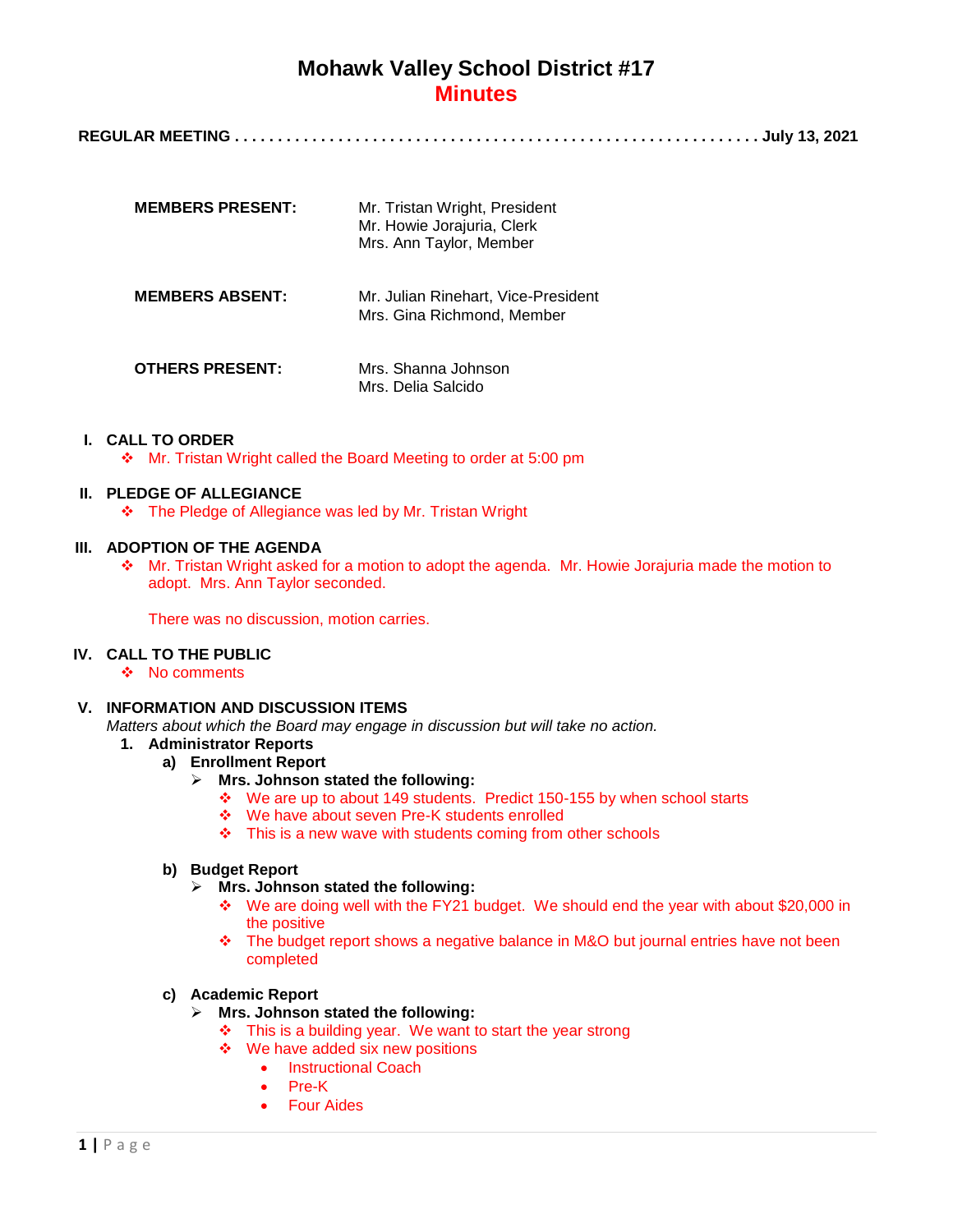- $\cdot \cdot$  Mr. Wright asked about funding for these new positions in regards to high needs students being work and more money. Mrs. Johnson explained that the funding will come from the Literacy Grant and other fund such as the ESSER Grant and yes, high needs students are worth more ADM weight
- Five students exceeded in Math and have completed 8<sup>th</sup> grade Math. They will take Algebra 1 as 8th grades through Antelope High School. Mrs. Burr will oversee these students
- Had a few pockets of success with AZMerit scores. It was not a total loss
- ❖ Library changes with some things resolved:
	- ID cards for only Roll Library. Should be able to influence what books check out
	- A good plan is in place
	- Community card will be separate and parents will need to reapply
	- The library will pretty much be closed to the public
	- We want to give the image we are still connected to the County Library but we are truly a school library

### **d) Bond Report**

### **Mrs. Johnson stated the following:**

- $\div$  Wednesday, July 14, 2021 at 10:00 am, the bid documents for the Gym and the Main Building HVAC projects will be opened
- $\div$  Design for the master project is beginning. There is a two-hour meeting set to begin the discussion on the design. The timeline is:
	- Sept/Oct Designs complete and go to SFB for approval
	- November Go to bid
	- January SFB Approval
	- February Begin Work
- $\cdot$  We hope to bid as one project, otherwise there will be many warranties
- $\div$  SFB will be paying for:
	- Structure
	- Weatherization
	- Roofs
	- HVAC structures will covered in roofs
	- VOIP/Fire Alarms
	- Plumbing Water fountains, wash sinks, bathrooms
- Bond money will cover:
	- Interior paint
	- Lighting
	- Cabinets/sinks
	- Media Center/Hallway
	- Window Coverings
	- **Furniture**
- ❖ ESSER Funds will go towards technology
- ❖ Need to have a conversation about the Parking Lot and the Bus Barn
	- \$675,000 is needed for the following:
	- Parking Lot
	- Fire Lanes
	- Bus Loop
	- Wall
	- Perimeter Fence
- $\div$  We do not want to use bond money for these projects because it would use all the funds. \$533,000 could be covered by adjacent ways which is tax money. There needs to be another discussion regarding this. The seed needs to be planted for this discussion.
- \* The idea of a simple overlay was discussed rather than the expense of a complete new pavement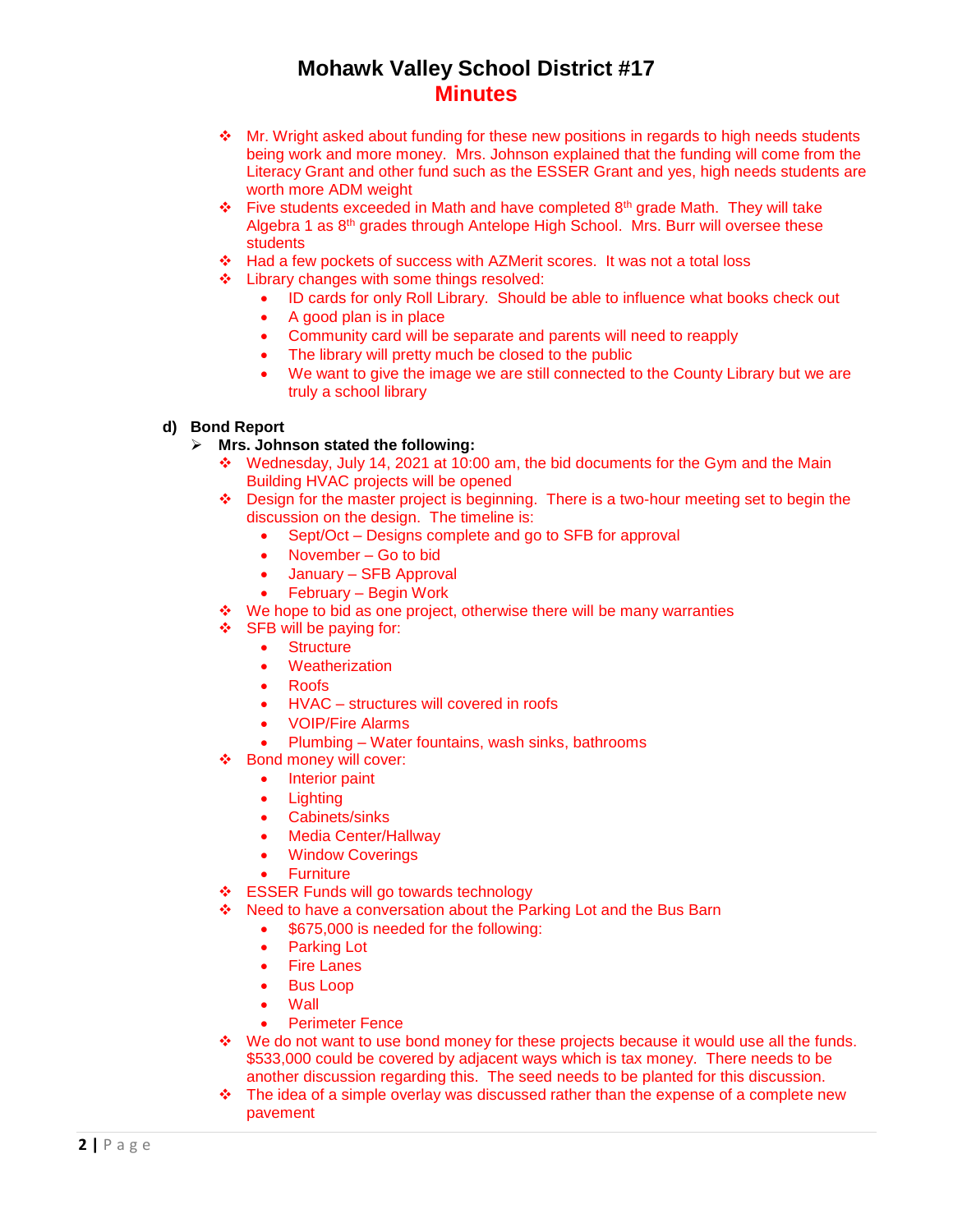- $\div$  The HVAC in Room 304 is down. Once we got into the ceiling, a structural issue was discovered. McCarthy Construction is coming to look at the structure and provide a quote to fix the situation. This needs to be fixed before school starts since this will be the Pre-K classroom. Hopefully it will go through SFB as an emergency
- \* There is suspicion that every classroom in the 300 building has the same issue and six more units are in the same poor condition and ready for replacement

### **e) Water Plant Report**

- **Mrs. Johnson stated the following:**
	- "Mobilization" has started. Taylor should be putting equipment on-site within a week
	- $\div$  Trenching will begin this week. The goal is to trench within the school area before school starts
	- Arcadis plans to send a Project Manager out on Wednesdays moving forward
	- Things are finally moving

#### **f) Maintenance Report**

- **Mrs. Johnson informed the board of the following:**
	- ◆ No Maintenance Report

## **g) General Items**

- **Mrs. Johnson informed the board of the following:**
	- Last Covid Relief stated we need to have a Mitigation Plan in place
	- A new/updated Mitigation Plan will be available to the public before school starts. The plan is to simplify the plan and address key items such as:
		- Masks optional
		- No social distancing
		- Hand hygiene
		- Parents screening children before school
		- **•** Basic COVID protocols for positive cases
		- COVID testing available
	- The updated Mitigation Plan will not need board approval. The board has already approved masks as optional. There really are no other approvals necessary

## **2. Governing Board Member Comments**

❖ No Comment

#### **VI. APPROVAL OF CONSENT AGENDA**

*These items are adoption of a routine nature and those that normally do not require deliberations on the part of the Governing Board. A board member may pull items, which will then be discussed and voted on separately.*

## **1. Minutes**

a) Minutes of June 22, 2021 – Regular Board Meeting

#### **2. Expense Vouchers**

| b) | Expense #35    | \$25,541.26 | <b>FY21</b> |  |  |  |
|----|----------------|-------------|-------------|--|--|--|
| C) | Expense #36    | \$1,681.36  | FY21        |  |  |  |
|    | d) Expense #37 | \$25,319.06 | FY21        |  |  |  |
|    | e) Expense #01 | \$11,683.00 | <b>FY22</b> |  |  |  |
|    | Expense #02    | \$24,840.34 | <b>FY22</b> |  |  |  |
|    |                |             |             |  |  |  |
|    |                |             |             |  |  |  |

### **3. Payroll Vouchers**

- q) P-01 \$10,545.11 FY22
- **4. Student Activity Reports**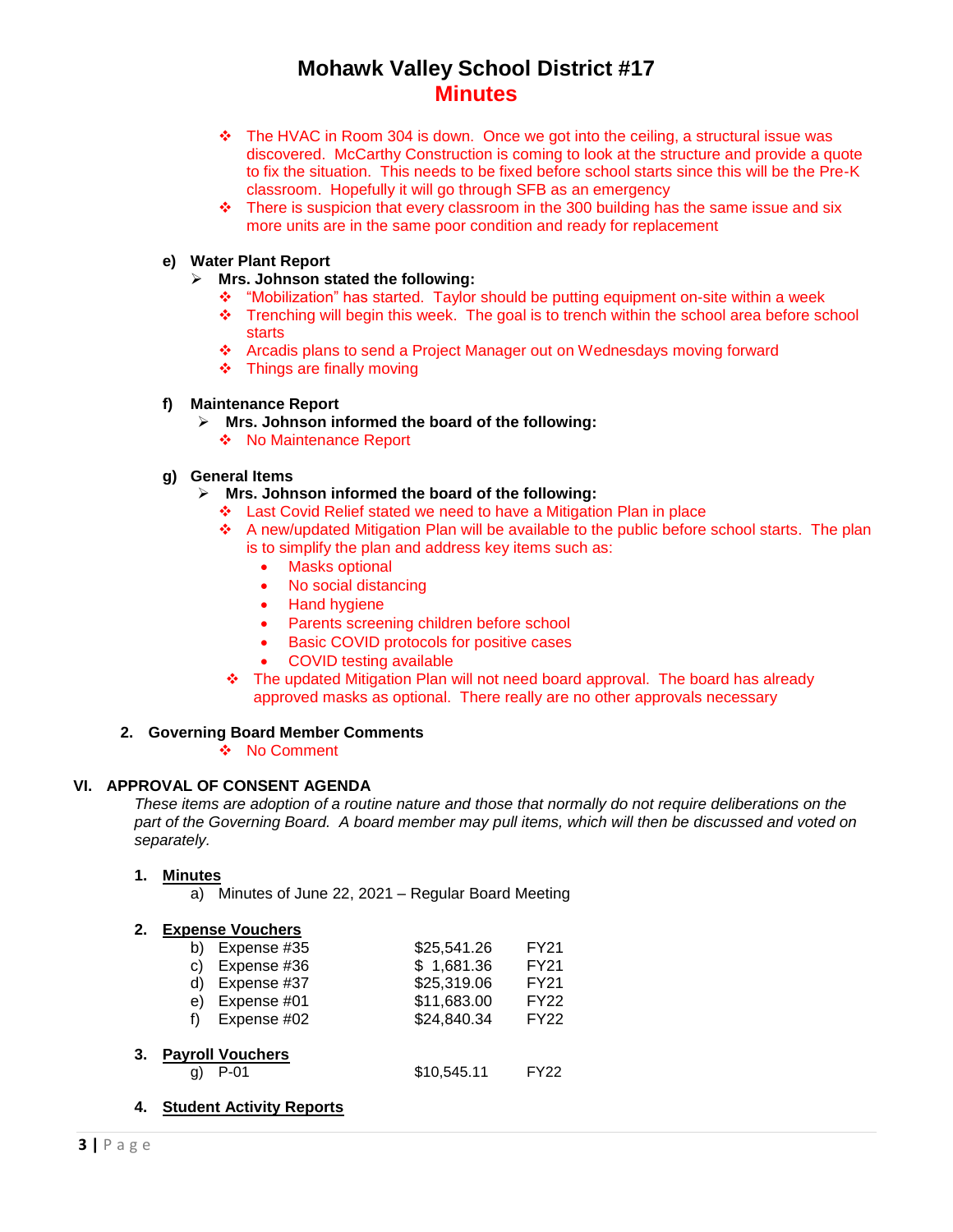- h) June 2021
- i) Year-to-Date 6/30/2021

### **5. Bank Account Reconciliations**

j) Student Activities/Revolving Fund/Cafeteria Fund – June 2021

### **6. Other**

k) FY22 Student Handbook

Mrs. Johnson stated that there are minor changes to the handbook. It is best practice to approve it every year.

Mr. Wright asked about a check written to Dahl for \$4,200. Mrs. Johnson stated that this vendor was paid with SFB money.

Motion: Mr. Tristan Wright asked for a motion to accept the consent agenda. Mr. Howie Jorajuria made the motion to accept the consent agenda. Mrs. Ann Taylor seconded. Motion carries.

#### **VII. ACTION ITEMS**

#### **1. Discussion and Possible Action to Approve and Adopt the FY22 Budget**

Mrs. Johnson stated that the adopted budget at this time is the same as the proposed budget because the Auditor General has not put out the updated budget sheets with the correct figures. A budget revision will need to be done in September.

**Motion:** Mr. Tristan Wright asked for a motion to approve and adopt the FY22 Budget. Mr. Howie Jorajuria made the motion to approve. Mrs. Ann Taylor seconded.

There was no discussion. Motion carries.

#### **2. Discussion and Possible Action to Approve Revised FY22 New Hires Pay Rates**

Mrs. Johnson stated that the position of Instructional Coach was added to the New Hires Pay Rates. This position will be fully funded by the Comprehensive Literacy State Development Grant.

**Motion:** Mr. Tristan Wright asked for a motion to approve the revised FY22 New Hires Pay Rates. Mrs. Ann Taylor made the motion to approve. Mr. Howie Jorajuria seconded.

There was no discussion. Motion carries.

**3. Discussion and Possible Action to Approve New Certified Contract for Yonia Burr** Mrs. Johnson stated that Mrs. Burr will be the new Instructional Coach with a 203 day contract.

**Motion:** Mr. Tristan Wright asked for a motion to approve new Certified Contract for Yonia Burr. Mr. Howie Jorajuria made the motion to approve. Mrs. Ann Taylor seconded.

There was no discussion. Motion carries.

**4. Discussion and Possible Action to Approve Certified Contract for Susana Puga** Mrs. Johnson stated Ms. Puga will be the  $6<sup>th</sup> - 8<sup>th</sup>$  Grade Math Paraprofessional. She also stated that it is not a certified contract but a notice of appointment for Ms. Puga.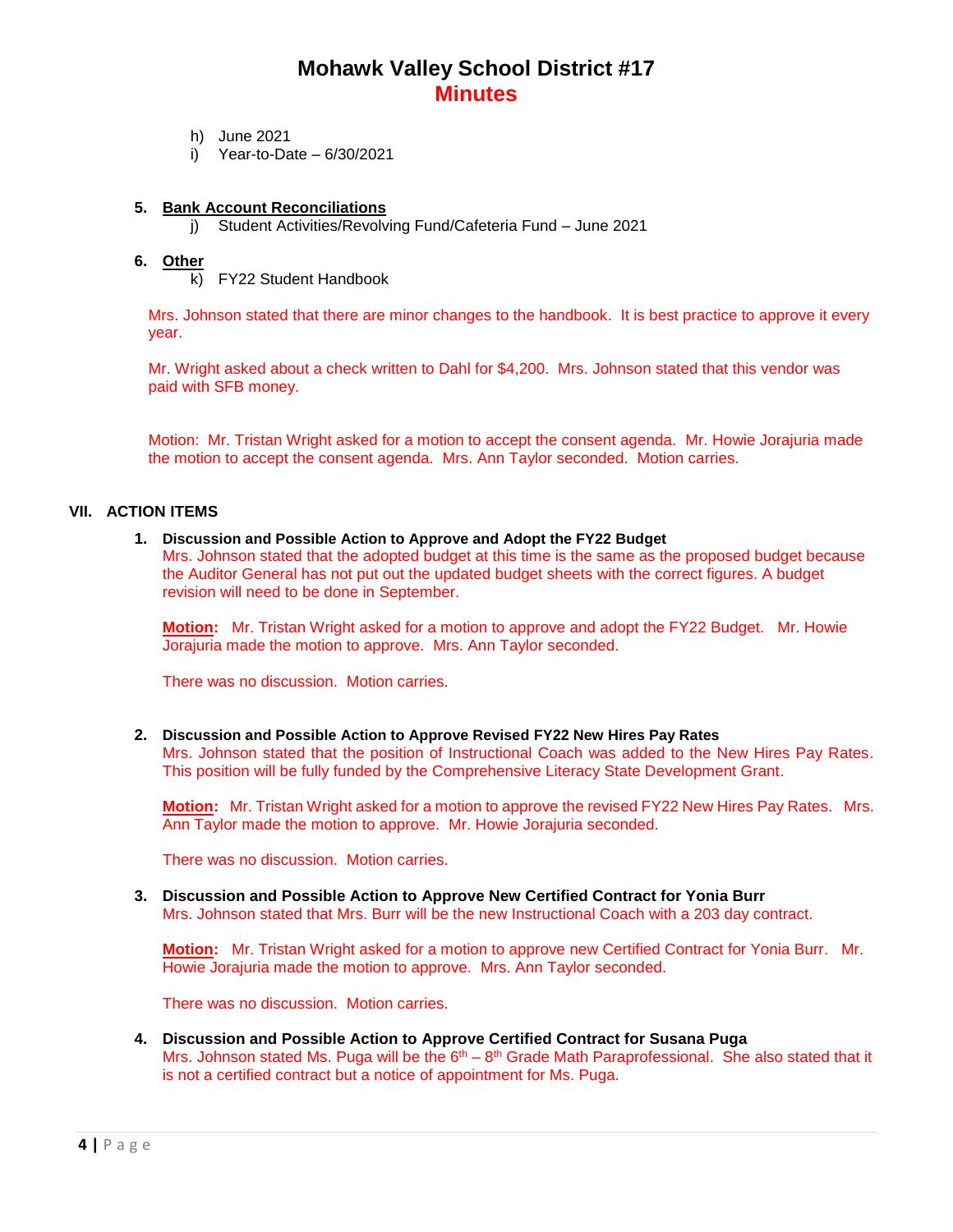**Motion:** Mr. Tristan Wright asked for a motion to approve Notice of Appointment for Susana Puga. Mrs. Ann Taylor made the motion to approve. Mr. Howie Jorajuria seconded.

There was no discussion. Motion carries.

**5. Discussion and Possible Action to Approve Notice of Appointment for Crystal Mercer** Mrs. Johnson stated Ms. Mercer will be one of the aides working with the high needs students.

**Motion:** Mr. Tristan Wright asked for a motion to approve Notice of Appointment for Crystal Mercer. Mr. Howie Jorajuria made the motion to approve. Mrs. Ann Taylor seconded.

There was no discussion. Motion carries.

**6. Discussion and Possible Action to Approve Notice of Appointment for Tabitha Grissom** Mrs. Johnson stated that Ms. Grissom will also be one of the aides working the high needs students. She also stated that both Ms. Grissom and Ms. Mercer will be bus driving certified.

**Motion:** Mr. Tristan Wright asked for a motion to approve Notice of Appointment for Tabitha Grissom. Mr. Howie Jorajuria made the motion to approve. Mrs. Ann Taylor seconded.

There was no discussion. Motion carries.

**7. Discussion and Possible Action to Accept Letter of Resignation for Norma Esparza** Mrs. Johnson stated that this just a formality. Mrs. Esparza will be a return-to-work employee.

**Motion:** Mr. Tristan Wright asked for a motion to accept Letter of Resignation for Norma Esparza. Mrs. Ann Taylor made the motion to approve. Mr. Howie Jorajuria seconded.

There was no discussion. Motion carries.

**8. Discussion and Possible Action to Accept Letter of Resignation for Kristina Ellis** Mrs. Johnson stated that Ms. Ellis has resigned because she plans to go back to school. She will continue to coach and substitute for us.

**Motion:** Mr. Tristan Wright asked for a motion to accept Letter of Resignation for Kristina Ellis. Mr. Howie Jorajuria made the motion to approve. Mrs. Ann Taylor seconded.

There was no discussion. Motion carries.

#### **9. Future Items**

August 10, 2021 at 5:00 pm – Regular Board Meeting

#### **VIII. ADJOURNMENT**

**Motion:** Mr. Tristan Wright asked for a motion to adjourn the meeting. Mrs. Ann Taylor made the motion to adjourn. Mr. Howie Jorajuria seconded. The meeting was adjourned at 5:36 pm.

A copy of the agenda background material provided to the Governing Board members (with the exception of material relating to possible executive sessions) is available for public inspection at the District Office, 5151 South Avenue 39E, Roll, Arizona.

Dated this 19th day of July, 2021 Delia Salcido, Governing Board Secretary